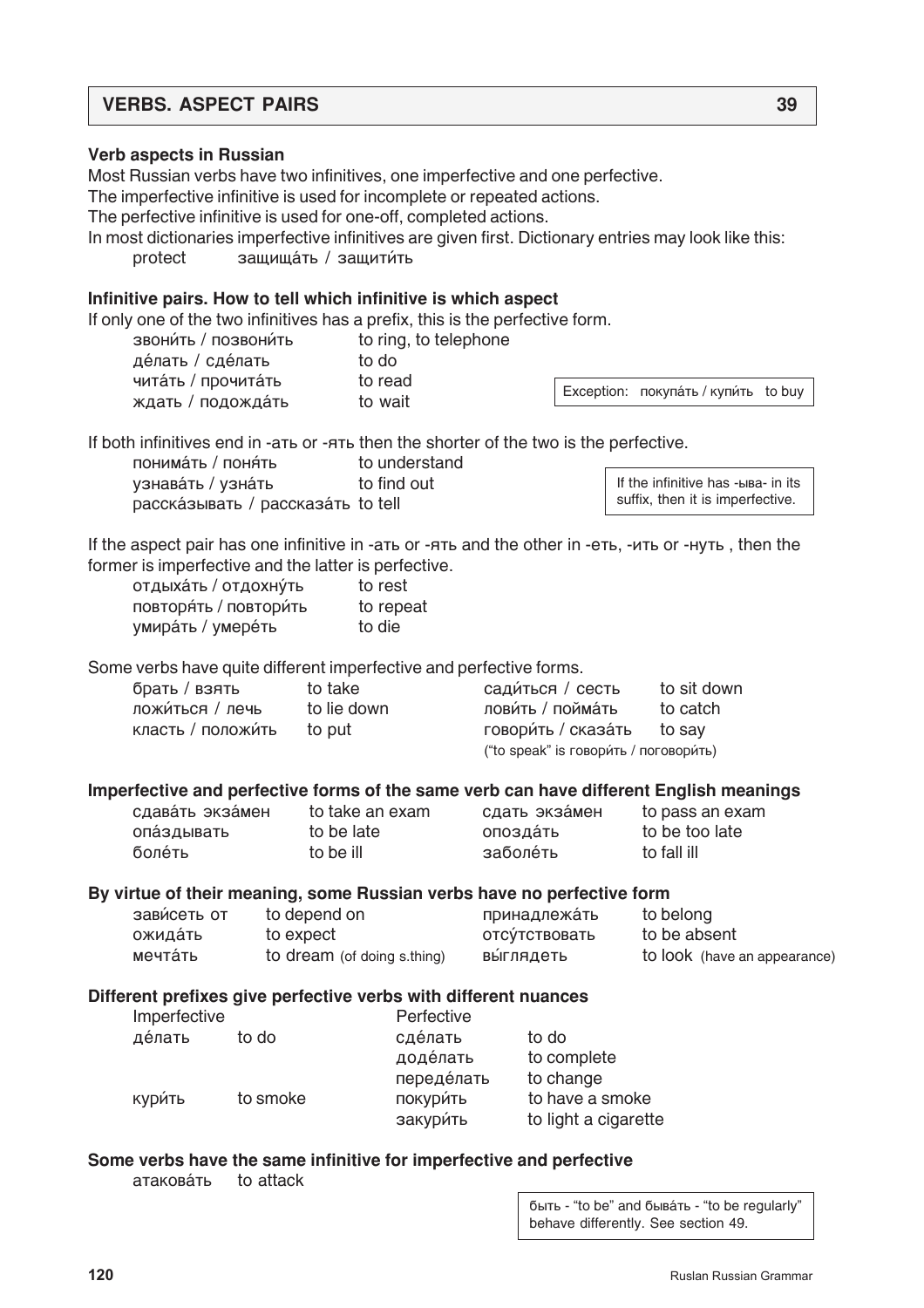# **The imperfective infinitive is used for incomplete or repeated actions**

| Он хочет работать в Лондоне.   | He wants to work in London.                    |
|--------------------------------|------------------------------------------------|
|                                | (A general statement, for an undefined period) |
| Она не хотела слушать.         | She didn't want to listen.                     |
|                                | (An undefined period of time)                  |
| Мы не можем ждать.             | We can't wait.                                 |
|                                | (An undefined period of time)                  |
| Он пообещал звонить регулярно. | He promised to ring regularly.                 |
|                                | (repeated action)                              |

#### The imperfective infinitive is used with **6**bit for continuous actions in the future Я бу́ду ждать. **I** shall be waiting.

На пе́нсии она бу́дет жить в Пари́же. In her retirement she will live in Paris.

#### **The imperfective infinitive is usually used with negatives**

| Он решил не входить.                                                     | He decided not to go in.      |
|--------------------------------------------------------------------------|-------------------------------|
| Мы попросили её не звонить ему.                                          | We asked her not to ring him. |
| but the perfective can also be used after He xoterb for a one-off action |                               |
| Я не хотел встретить его.                                                | I didn't want to meet him.    |

# **When the verbs below are followed by an infinitive, this infinitive is always imperfective**

начина́ть / нача́ть<br>
использование и собедій конча́ть / ко́нчить<br>
и согласно то finish продолжать / продолжить to continue переставáть / перестáть to stop doing something запреща́ть / запрети́ть to forbid надоеда́ть / надое́сть to bore (see section 11)

Она́на́чала звони́ть. She started ringing. Кури́ть запрещено́. Smoking is forbidden. Мне надое́ло ждать. **I** got bored with waiting.

Он переста́л ду́мать о ней. Не stopped thinking about her.

#### **The imperfective infinitive is used in commands and orders**

Молча́ть! **Ве quiet!** Не кури́ть! No smoking! Маши́ны не ста́вить **No car parking** 



#### **The perfective infinitive is used for one-off, complete actions**

| Он решил поработать в огороде.                                           | He decided to work (a bit) in his vegetable garden.                          |
|--------------------------------------------------------------------------|------------------------------------------------------------------------------|
|                                                                          | (a defined period of time, with an end in sight)                             |
| Я хочу послушать эту песню.                                              | I want to listen to that song.                                               |
|                                                                          | (a defined period of time, with an end in sight)                             |
| Вы согласны подождать пять минут? Do you agree to wait for five minutes? |                                                                              |
|                                                                          | (a defined period of time, with an end in sight)                             |
| Можно войти?                                                             | May I go in?                                                                 |
|                                                                          | (a single action)                                                            |
| Я три ра́за пыта́лся вве́сти PIN-код, тепе́рь SIM-ка́рта заблоки́рована. |                                                                              |
|                                                                          | I tried to entered my PIN code three times, now my SIM card is blocked.      |
|                                                                          | (single very short repeated actions)                                         |
| Infinitives may be used for suggestions                                  |                                                                              |
| $\bigcap_{i=1}^n S_i = S_i = S_i = S_i = S_i = S_i$                      | $\bigcap L = \{1, 1, \ldots, \ldots, \ldots, \ldots, 1, \ldots, \bigcap L\}$ |

Отдать тебе́ любо́вь? Shall I give you my love?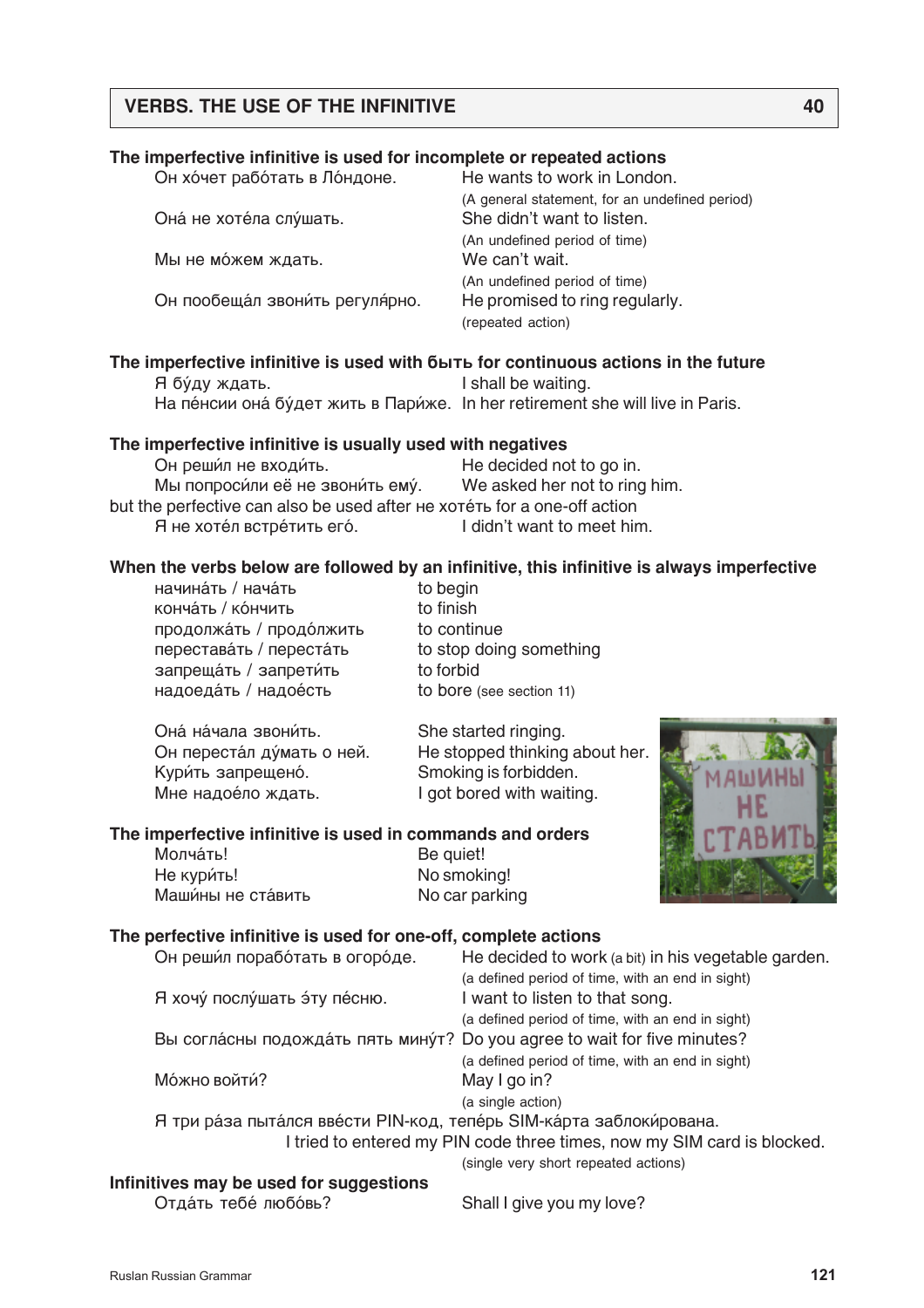## Aspect pairs and the use of the infinitive **Судажности и судажности и судажности** Упражне́ния

# **1. Find the aspect pairs from the verbs in the following list:**

брать, бросать, бросить, вернуться, взять, возвращаться, выпить, давать, дать, де́лать, ждать, жить, игра́ть, исчеза́ть, исче́знуть, звони́ть, купи́ть, кури́ть, люби́ть, мочь, написа́ть, отдохну́ть, отдыха́ть, петь, писа́ть, пить, подожда́ть, позвони́ть, поигра́ть, покупа́ть, покури́ть, полюби́ть, понима́ть, поня́ть, посмотре́ть, посла́ть, посыла́ть, потеря́ть, прожи́ть, рассказа́ть, расска́зывать, сади́ться, сде́лать, сесть, смотре́ть, смочь, спеть, теря́ть, узнава́ть, узна́ть, умере́ть, умира́ть

| Imperfective                                                                                                                                                                                                                         | <b>Perfective</b>                               | Imperfective                                                                                                                                                                                                                         | <b>Perfective</b> |
|--------------------------------------------------------------------------------------------------------------------------------------------------------------------------------------------------------------------------------------|-------------------------------------------------|--------------------------------------------------------------------------------------------------------------------------------------------------------------------------------------------------------------------------------------|-------------------|
|                                                                                                                                                                                                                                      | <u> 1989 - Johann John Stone, mars et al. (</u> | <u> 1989 - Johann Harry Harry Harry Harry Harry Harry Harry Harry Harry Harry Harry Harry Harry Harry Harry Harry Harry Harry Harry Harry Harry Harry Harry Harry Harry Harry Harry Harry Harry Harry Harry Harry Harry Harry Ha</u> |                   |
| <u> The Common State Common State Common State Common State Common State Common State Common State Common State Common State Common State Common State Common State Common State Common State Common State Common State Common S</u> |                                                 |                                                                                                                                                                                                                                      |                   |
|                                                                                                                                                                                                                                      |                                                 |                                                                                                                                                                                                                                      |                   |
| <u> 1989 - Johann Barnett, fransk politiker (</u>                                                                                                                                                                                    |                                                 |                                                                                                                                                                                                                                      |                   |
| and the control of the control of                                                                                                                                                                                                    | - 11                                            |                                                                                                                                                                                                                                      |                   |
|                                                                                                                                                                                                                                      |                                                 |                                                                                                                                                                                                                                      |                   |
|                                                                                                                                                                                                                                      |                                                 |                                                                                                                                                                                                                                      |                   |
| ________                                                                                                                                                                                                                             |                                                 |                                                                                                                                                                                                                                      |                   |
|                                                                                                                                                                                                                                      |                                                 |                                                                                                                                                                                                                                      |                   |
|                                                                                                                                                                                                                                      | $\sim$                                          |                                                                                                                                                                                                                                      |                   |

**2. Fill the gaps with infinitives from the list below. Mark them as imperfective or perfective**

| a.        |                                                      | Вы согласны Первой женой?                                          | imp./perf.   |
|-----------|------------------------------------------------------|--------------------------------------------------------------------|--------------|
| б.        |                                                      |                                                                    | imp. / perf. |
| <b>B.</b> | Ни́на не уме́ет ____________________________ стихи́. |                                                                    | imp. / perf. |
| Г.        |                                                      | Вы не хоти́те ___________________________ мои́ карти́ны?           | imp. / perf. |
| Д.        |                                                      |                                                                    | imp. / perf. |
| e.        |                                                      | Бори́с всегда́ прихо́дит во́время. Он не лю́бит _________________. | imp. / perf. |
| Ж.        |                                                      |                                                                    | imp. / perf. |
| 3.        |                                                      |                                                                    | imp. / perf. |
| И.        |                                                      | Я хочу́ _____________________ себе́ но́вый па́спорт.               | imp. / perf. |
|           |                                                      | к. Не надо ________________________________ неправду де́тям.       | imp. / perf. |
|           |                                                      |                                                                    |              |

говори́ть - зада́ть - обе́дать - опа́здывать - писа́ть позвони́ть - покра́сить - посмотре́ть - сде́лать - стать